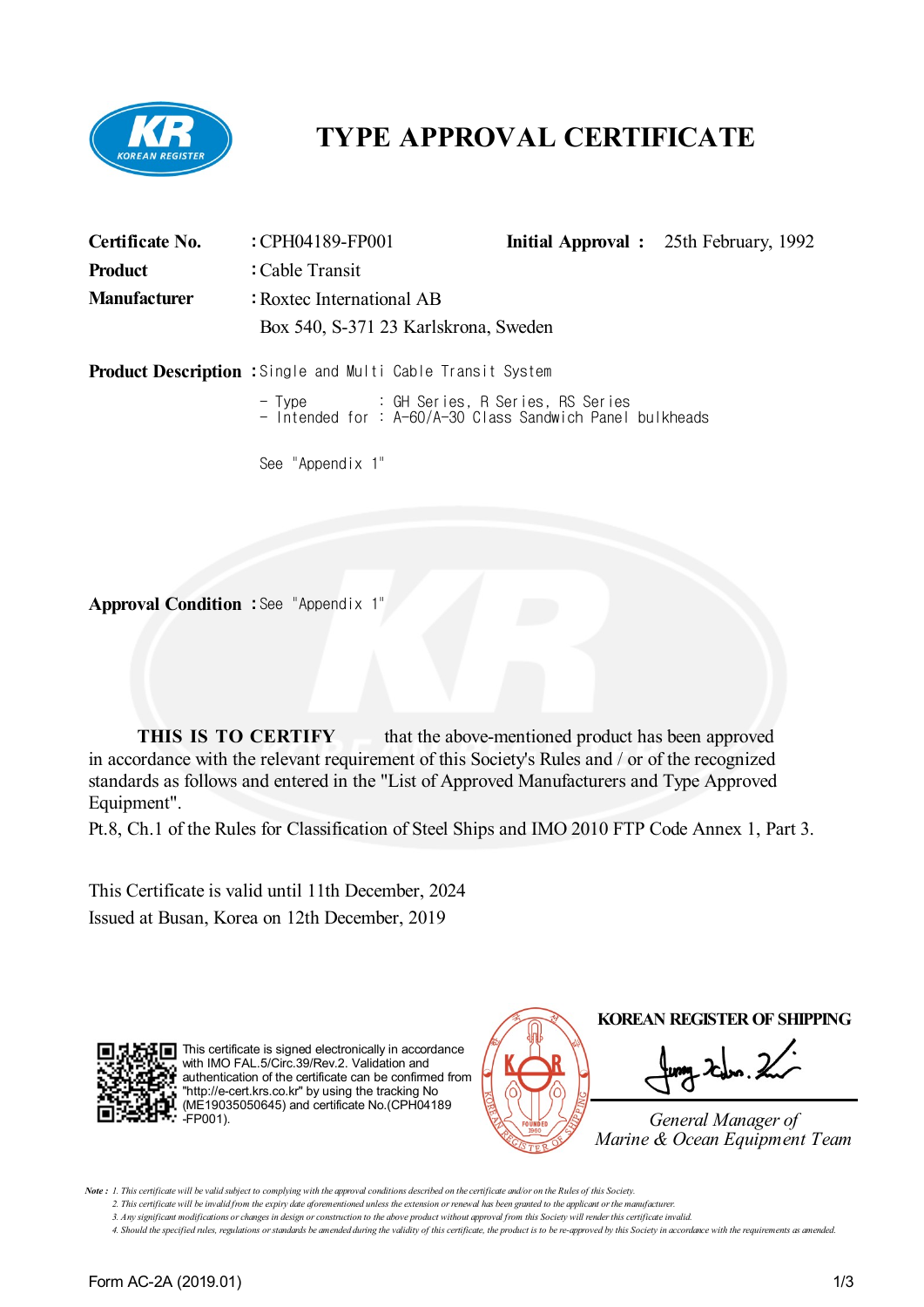#### **Appendix 1**

## **Product Description and/orApproval Condition**

**Certificate No :** CPH04189-FP001 **Date of Issue :** 12th December, 2019

#### **A. Product Description**

#### **1. Product Specification**

1) The cable transits consist of steel frame(or steel sleeve) and specific sealing system

and the frames(or sleeves) are bolted to the sandwich panel bulkhead.

- 2) The cable transits are fully insulated with A-60 Class mineral wool insulation(Density : 100 kg/㎥) at exposed or unexposed side.
- 3) Tested sandwich panel : C.I.S-100 (A-60) manufactured by Norac AS with a thickness of 100 mm and a density of 30.62 Kg/㎥

| Type      | Size of Frame<br>(or Sleeve)        | Sealing<br>Type                 | Frame(or Sleeve)<br>Installation Side | Max. Dia.<br>of Cable(mm) | Approved<br>Class |
|-----------|-------------------------------------|---------------------------------|---------------------------------------|---------------------------|-------------------|
| GH Series | GH $2x1 \sim$<br>$GH$ $8+8\times3$  | RM Modules                      | Unexposed                             | $10 \sim 82$              | $A-60$            |
| GH Series | GH $2x1 \sim$<br>$GH$ $8+8\times3$  | <b>RM Modules</b>               | Exposed                               | $10 \sim 82$              | $A-30$            |
| R Series  | SLFR <sub>50</sub>                  | R 50                            | Exposed                               | 10                        | $A-60$            |
| R Series  | SLFR 50 $\sim$<br><b>SLFR 200</b>   | $R_{50}$ ~<br>R 200             | Unexposed                             | $10 \sim 30$              | $A-60$            |
| R Series  | <b>SLFR 200</b>                     | R 200                           | Exposed                               | $10 \sim 30$              | $A-30$            |
| RS Series | SLFRS 31 $\sim$<br><b>SLFRS 125</b> | $RS$ 31 $\sim$<br><b>RS 125</b> | Either Sides                          | $10 \sim 82$              | $A-60$            |
|           |                                     |                                 |                                       |                           |                   |

▶ For more details see the approved drawings and/or relevant test reports.

#### **2. Approved Drawings and Documents**

|                       |  |  |  |                               |  |                       | 1) Drawings no. for GH Series : S1036261(Rev.A), S1036268(Rev.A), S1036269(Rev.A), |  |
|-----------------------|--|--|--|-------------------------------|--|-----------------------|------------------------------------------------------------------------------------|--|
|                       |  |  |  |                               |  | S1036270(Rev.B), etc. |                                                                                    |  |
|                       |  |  |  | 2) Drawings no. for R Series  |  |                       | : S1036259(Rev.A), S1036263(Rev.A), S1036265(Rev.A),                               |  |
|                       |  |  |  |                               |  | S1036266(Rev.A), etc. |                                                                                    |  |
|                       |  |  |  | 3) Drawings no. for RS Series |  |                       | : S1036260(Rev.A), S1036262(Rev.A), S1036264(Rev.B),                               |  |
| S1036267(Rev.B), etc. |  |  |  |                               |  |                       |                                                                                    |  |
| (Total 34 sheets)     |  |  |  |                               |  |                       |                                                                                    |  |

#### **3. Test Reports, etc.**

- Test Report No. 3P07871 Rev.1 dated on 11 Oct. 2014 issued by SP Technical Research Institute of Sweden

#### **B. Approval Condition**

#### **1. Application & Limitation**

- 1) The sandwich panel bulkhead for these cable transits is to be type approved in accordance with "2010 FTP Code, Annex 1, Part3" regardless of this Approval.
- 2) Installation on board is to be in accordance with the manufacturer's instructions and approved drawings.
- 3) Unless specifically stated in product specification of this certificate, the penetration does not allow to be used for watertight deck and bulkhead.
- 4) Approval Certificate for Manufacturer (Cert. no. : CPH04189-PA001) is to be retained validly apart from this Approval.

#### **2. Individual Product Cert. and Drawing Approval Requirement**

- Individual Product Certification is not required.

#### **3. Marking**

- The product or packing is to be marked with manufacturer name and type designation